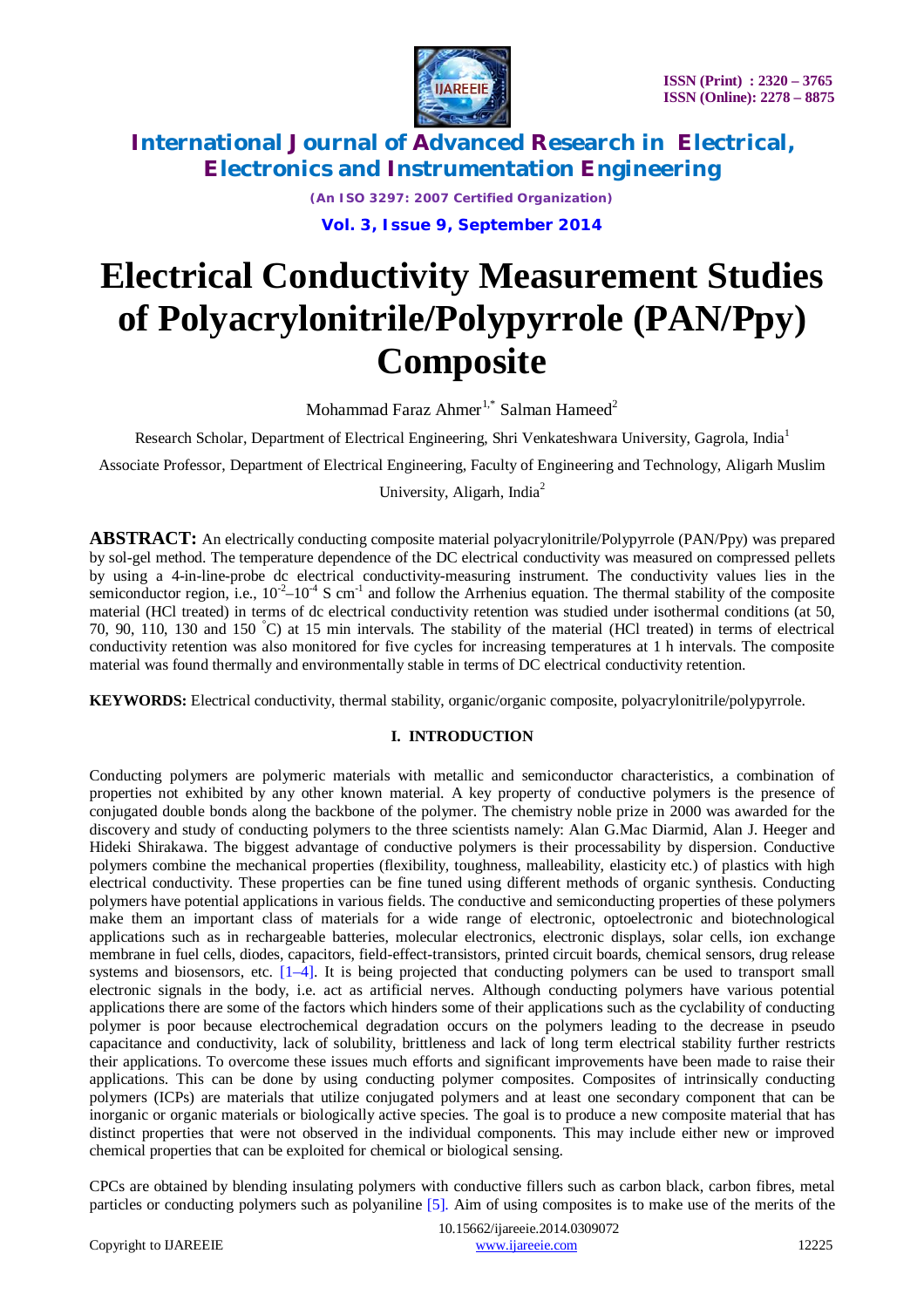

*(An ISO 3297: 2007 Certified Organization)*

#### **Vol. 3, Issue 9, September 2014**

two materials. Conducting polymer composites are currently gaining attention for technical applications. Combined mechanical, thermal, and electrical interaction between the filler particles via their electrical contacts and the surrounding polymer host matrix are responsible for the properties of the composite material. Different types of conducting polymer composites have been used and find applications in various fields. There are several advantages of conducting polymer composites over polymers such as high conductivity, low density and low weight, high mechanical characteristics, enhanced resistance to humidity, low sensing temperatures, low cost and possible to process by highly productive industrial methods. The major advantage of conducting polymers composite materials over the polymers alone is based on the increase in active surface area and ability to form good electronic contact between the composite components and the transducer. The parent polymer provides high dispersion and high surface area for the secondary components to be integrated and creates templates for chemical reactions and interactions. The inherent stability and symbiosis between the two components used to create the composite material is often superior to the bulk components alone. Composites combine both the characteristics of polymer and metal or carbon. Electrical properties can be close to metals while the processing is typical for the polymers. Conducting polymers have potential applications at all levels of microelectronics like electrostatic discharge (ESD), electromagnetic interference (EMI) shielding, interconnection technologies, corrosion protection of metals, and in devices like diodes, transistors, sensors, biosensors, and actuators [6-10]. In addition, polymeric materials are light weight, flexible, and can be easily processed which makes them suitable for micro and nano scale molecular electronic devices. Also, they find application in the detection of single molecule, thus creating future opportunities for high sensitivity sensors and biosensors. In this study, PAN/Ppy composites were prepared by sol-gel method and studied for the determination of electrical conductivity by using fourin-line probe dc electrical conductivity measurement instrument.

#### **II. MATERIALS AND METHODS**

The reagents used for the synthesis of the material were obtained from CDH, Loba Chemie, E- Merck and Qualigens (India Ltd.). All other reagents and chemicals were of analytical reagent grade. A four-in-line probe electrical conductivity-measuring instrument, Scientific Equipment (India), was used for measuring the dc electrical conductivity. A hydraulic pressure instrument was used for making pellets of sample materials. An electronic balance (digital), Sartorius (Japan), model 21 OS was used for weighing purpose.

### **PREPARATION OF COMPOSITE MATERIAL**

Various samples of polyacrylonitrile/polypyrrole (PAN/Ppy) were prepared by mixing one volume of 5 weight% solution of polyacrylonitrile solution with different volume of pyrrole (approximately 3.33 wt% solutions in toluene) as given in Table 1. FeCl<sub>3</sub> solution (0.1 M) was mixed thoroughly with the PAN/Pyrrole, continuous stirring was done during the addition of FeCl<sub>3</sub> solution, slowly the white gel of precipitate gel PAN/Ppy turned first to green and then to black. The reaction mixture was kept for 24 h under ambient condition (25  $\pm$  2 °C). The reaction mixture was then kept for 24 h under ambient conditions  $(25 \pm 2^{\circ}C)$ . Then the polypyrrole based composite gel was filtered off, washed with 0.75 M HCl and then washed thoroughly with DMW to remove excess acids and any adhering traces of ferric chloride. After filtration the gel was dried at 50  $\degree$ C in an air oven for 48 h. The dry product was then crushed into small granules when immersed in DMW. The material was again washed with acetone in a soxhlet, finally dried at 50 °C and kept in a desiccator. Hence a number of composite samples of PAN/Ppy were prepared.

### **ELECTRICAL CONDUCTIVITY MEASUREMENTS**

The composite samples were treated with 0.5 M aqueous solution of HCl and washed repeatedly with DMW to remove excess HCl until the filtrates gave a negative test for hydrogen ions. The sample materials were dried completely at 50 °C in the oven. Then 0.5 g material from each sample was finely ground in a mortar pastel and pellets were made at room temperature with the help of a hydraulic pressure instrument at 25 KN pressure for 20 min. The thickness of each pellet was measured by a micrometer. Four-probe electrical conductivity measurements with increasing temperatures (between 35 and 200 °C) for the composite samples were performed on pressed pellets by using a 4-in-line-probe dc electrical conductivity-measuring technique. The sample to be tested was placed on the base plate of the four-probe arrangement and the probes were allowed to rest in the middle of the sample. A very gentle pressure was applied on the probes and then it was tightened in this position so as to avoid piercing the samples by the probes. The arrangement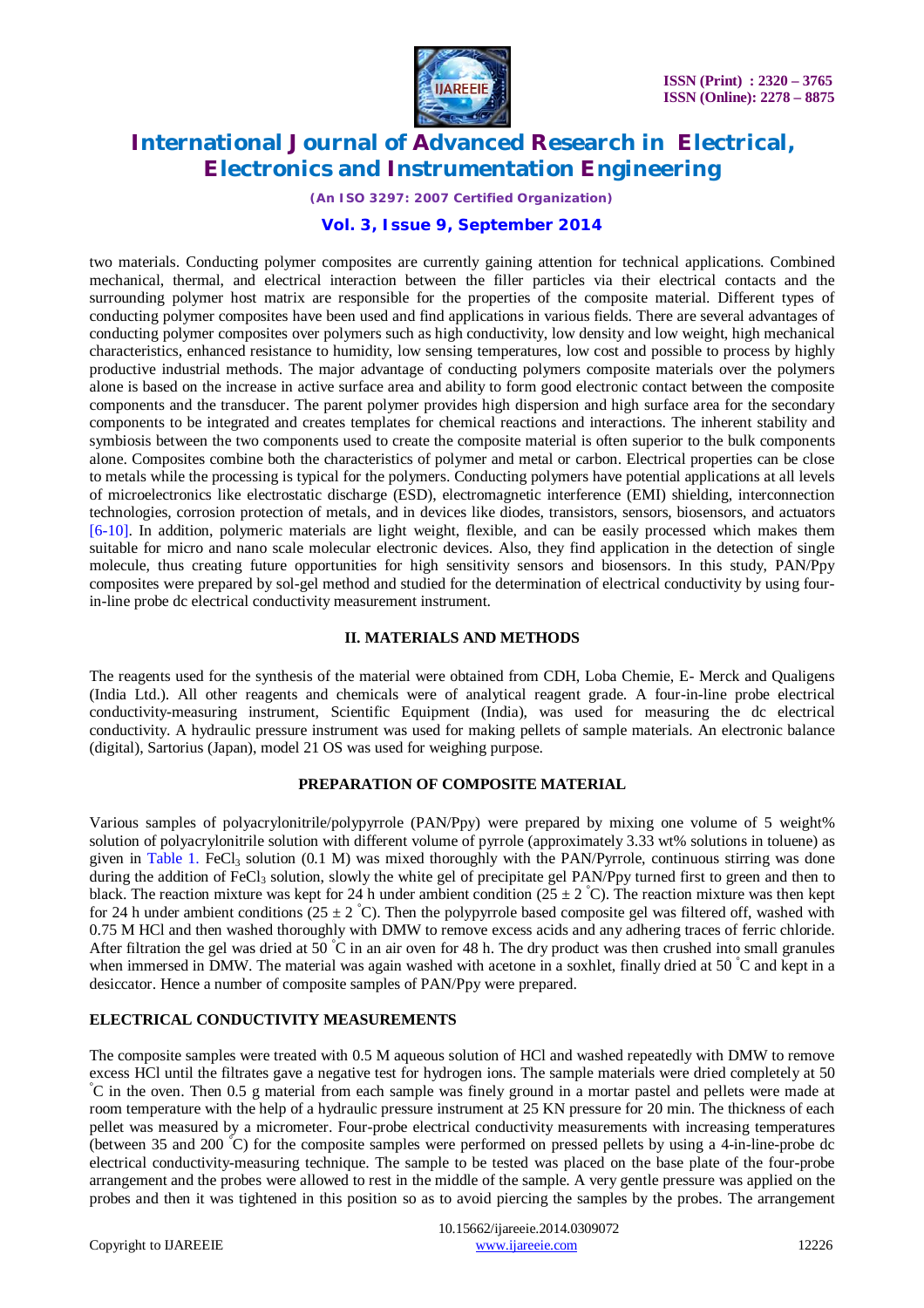

*(An ISO 3297: 2007 Certified Organization)*

### **Vol. 3, Issue 9, September 2014**

was placed in the oven. The current was passed through the two outer probes and the floating potential across the inner pair of probes was measured. The oven supply was then switched on, the temperature was allowed to increase gradually, and the current and voltage were recorded with rise in temperature.

Table 1 Conditions of the preparation of PAN/Ppy composite

| Mixing volume ratio $(v/v)$ |                                |                                    |                                             |                                        |  |
|-----------------------------|--------------------------------|------------------------------------|---------------------------------------------|----------------------------------------|--|
| <b>Samples</b>              | <b>PAN 5% in</b><br><b>DMF</b> | $FeCl3$ (1 M in 1<br><b>MHCI</b> ) | <b>Pyrrole in</b><br>toluene<br>$(33.33\%)$ | Appearance of<br>beads after<br>drying |  |
| S-1                         |                                |                                    |                                             | <b>Black</b>                           |  |
| $\overline{S-2}$            |                                |                                    |                                             | <b>Black</b>                           |  |
| $S-3$                       |                                |                                    |                                             | <b>Black</b>                           |  |
| $S-4$                       |                                |                                    |                                             | <b>Black</b>                           |  |
| $S-5$                       |                                |                                    |                                             | <b>Black</b>                           |  |

#### **III. RESULTS AND DISCUSSION**

In this study, various samples of electrically conducting composite materials were prepared by the incorporation of polypyrole in to the matrices of PAN by mixing different concentrations (vol. %) of organic monomers pyrrole into the fixed volume of PAN solution. The composite material is basically the mixture of two polymers *i.e.* polypyrrole and PAN. The organic polymer PAN of the composites is the insulator while polypyrrole is the good electronically conducting polymers. In general, a high electrical conductivity of conductive polymers is attained by dopant, which stabilizes the polaron and bipolaron states as counter anions [11-14]. It is well understood that the dc electrical conductivity of composite materials is due to the presence of sufficient amount of the conducting polymer and basically it is electronic conduction contributed by the conducting components, *i.e.* polypyrrole by the charge-transfer reaction between the conducting component *i.e.* polypyrrole and doping agents, HCl, as given:

#### [Polypyrrole/PAN] + n HCl  $\rightarrow$  [Polypyrrole (n H<sup>+</sup>)(n Cl<sup>-</sup>)/PAN]

The current-voltage data observed by a 4-in-line probe dc electrical conductivity-measuring instrument was processed for calculation of resistivity  $(\rho_0)$  using the following equation-

 $\rho_o = (V/I) \times 2 \pi S$ 

where V is the voltage  $(V)$  and I is the current  $(A)$ .

Since the thickness of the sample is small compared to the probe distance a correction factor for it has to be applied and the corrected resistivity may be calculated as-

 $\rho = \rho_0/G_7(W/S)$ 

where  $\rho$  is the corrected resistivity in ohm. cm.,  $G_7(W/S)$  is the correction factor used in the case of non-conducting bottom surface and it is a function of W, thickness of the sample under test (cm) and S, probe spacing (cm); i.e.,  $G_7$  (W/S) = (2S/W)  $log_e 2$ 

Thus, the electrical conductivity  $(\sigma)$  was calculated using the following equation-

 $\sigma = 1/\rho$ 

where  $\sigma$  is the electrical conductivity in Scm<sup>-1</sup>.

The dependence of the electrical conductivity through the bi-phasic systems *i.e.* PAN/Ppy prepared with different volume% of pyrrole was examined (Table 2). A slight increase in the electrical conductivity for of this composite is followed at a certain pyrrole concentration by a sudden jump, which is again followed by moderate increase (Table 2). At about 1:1:3 mixing volume ratio of PAN/FeCl<sub>3</sub>/pyrrole (critical concentration of conducting phase), the sharp rise in electrical conductivity is observed that could possibly be explained on the basis of percolation theory  $[15]$ . It is clear that the main force to towards the electrically conductivity of the composite material is the presence of conducting polymer *i.e.* polypyrrole.

The variations of electrical conductivity  $(\sigma)$  of PAN/Ppy composite samples (as prepared and HCl treated), prepared by 1:1:3 mixing volume ratio of PAN/FeCl<sub>3</sub>/pyrrole (S-3) with increasing temperature (between 35 °C to 200 °C) was carried out. On examination, it was observed that the electrical conductivity of the composite samples increases with the increase in temperature and the values lie in the order of  $10^{-4}$  to  $10^{-2}$  S cm<sup>-1</sup> *i.e.*, in the semiconductor region. To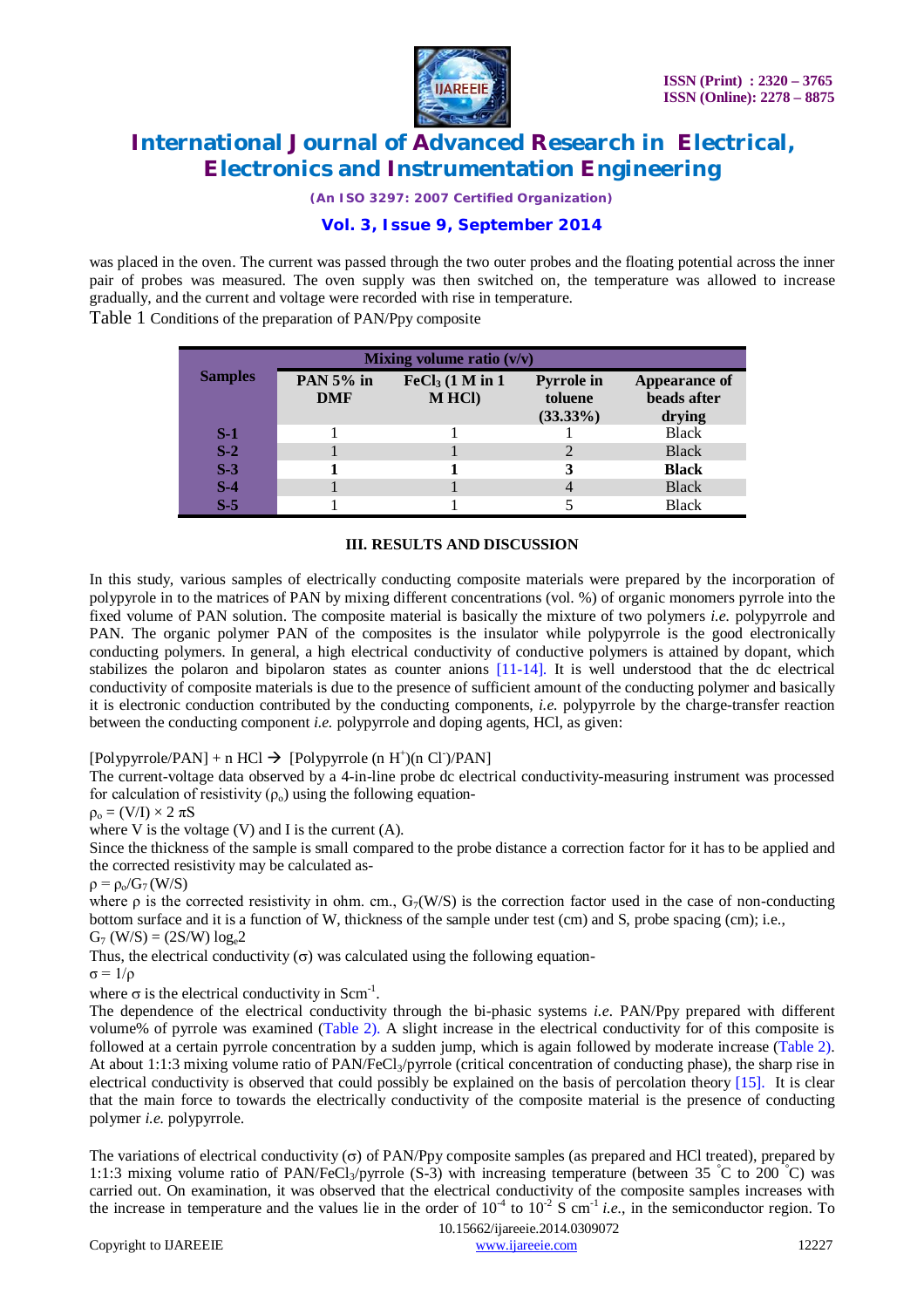

*(An ISO 3297: 2007 Certified Organization)*

### **Vol. 3, Issue 9, September 2014**

determine the nature of dependence of electrical conductivity on temperature plots of log  $\sigma$  versus  $10^3T^{-1}$  K<sup>-1</sup> was drawn (Fig. 1). It was observed that the composite followed Arrhenius equation similar to other semiconductors [16]. It was also observed that the composite material showed enhanced electrical conductivity on exposure to HCl as compared to original form, due to the charge-transfer reaction between polypyrrole component of the composites and doping agents, HCl as described above.

Table 2 Values of dc electrical conductivity for the PAN/Ppy composites with different concentrations of pyrrole monomer

| Sample<br>No. | Polypyrrole                                                             | Polyacrylonitrile/polypyrrole composites                |                                                                         |  |
|---------------|-------------------------------------------------------------------------|---------------------------------------------------------|-------------------------------------------------------------------------|--|
|               | Ambient temperature dc<br>electrical conductivity $(S \text{ cm}^{-1})$ | Pyrrole monomer concentration<br>$\left(\text{vol. }\%$ | Ambient temperature dc electrical<br>conductivity $(S \text{ cm}^{-1})$ |  |
|               | $4.12 \times 10^{-5}$                                                   |                                                         | $4.55 \times 10^{-5}$                                                   |  |
|               |                                                                         |                                                         | $9.79 \times 10^{-5}$                                                   |  |
|               |                                                                         |                                                         | $1.23 \times 10^{-4}$                                                   |  |
|               |                                                                         |                                                         | $1.25 \times 10^{-4}$                                                   |  |
|               |                                                                         |                                                         | $1.28 \times 10^{-3}$                                                   |  |



**Fig. 1.** Arrhenius plots for PAN/Ppy composite material (as prepared and HCl treated)

The thermal stability of the PAN/Ppy composite materials (HCl treated) in terms of dc electrical conductivity retention was studied under isothermal condition (at 50, 70, 90, 110, 130 and 150 °C) measuring 4-in-line- probe dc electrical conductivity at an interval of 15 minutes. The electrical conductivity measured with respect to the time of accelerated ageing is presented in Fig. 2.



**Fig. 2.** Isothermal stability of PAN/Ppy composite (HCl treated) in terms of retention of dc electrical conductivity with respect to time at 50, 70, 90, 110, 130 and 150 °C.

 10.15662/ijareeie.2014.0309072 Copyright to IJAREEIE www.ijareeie.com 12228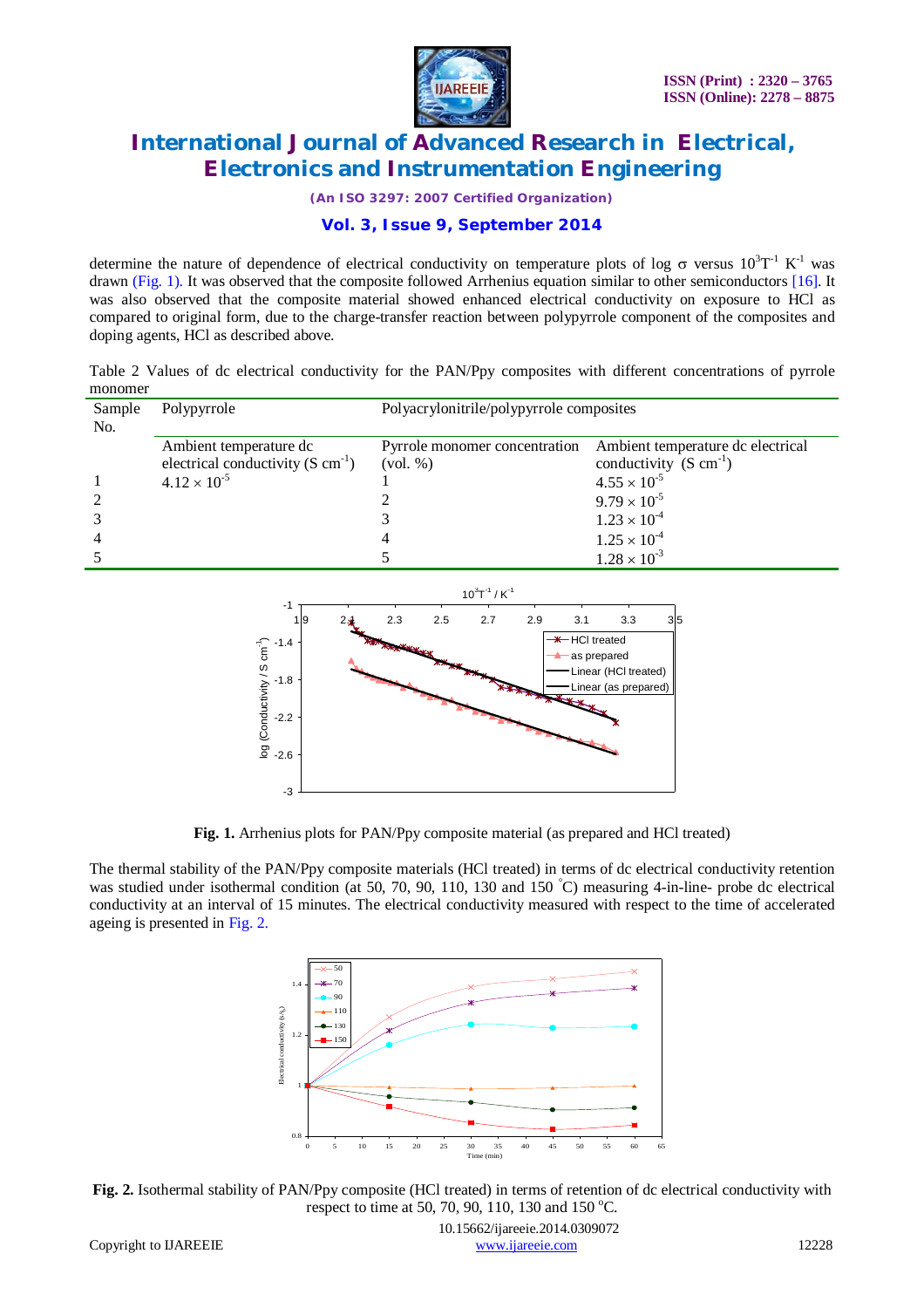

*(An ISO 3297: 2007 Certified Organization)*

#### **Vol. 3, Issue 9, September 2014**

It was observed that the electrical conductivity for the composite materials is quite stable at 50, 70, 90 and 110 °C that support the fact that the dc electrical conductivity of the composites is sufficiently stable under ambient temperature conditions. The electrical conductivity decreases with time at 130 and 150 °C that may be attributed to the loss of dopant and the chemical reaction of dopant with the material. The stability of HCl treated composite material in terms of electrical conductivity retention was also monitored for 5 cycles by repeatedly measuring linear four-probe dc electrical conductivity with increase in temperature at an interval of 45 minutes and the dc conductivity for each heating cycle was plotted as log  $\sigma$  versus  $10^3T^1K^1$  as shown in Fig. 3. It was observed that the PAN/Ppy composite materials followed the Arrhenius equation for its temperature dependence similar to other semiconductors [17]. There was minor difference in their electrical conductivity even after repeating the experiment for five times that showed the good stability of the material during heating-cooling cycles under severe oxidizing conditions upto 200 °C. PAN/Ppy was also observed to be a stable material, *i.e.*, the room temperature conductivity is negligibly affected by short-term exposure to laboratory air as evident from Fig. 4.



**Fig. 3.** Arrhenius plots of retention of dc electrical conductivity for PAN/Ppy composite (HCl treated) during heatingcooling cycles upto  $200^{\circ}$ C.



**Fig. 4.** Conductivity versus time of exposure to the laboratory air for PAN/Ppy composite material (HCl treated).

#### **IV. CONCLUSION**

Polyacrylonitrile/polypyrrole composite showed the enhanced conductivity in doped form. It was also observed that the conducting nature depends on the percolation behavior of conducting phase. The nature of dependence of electrical